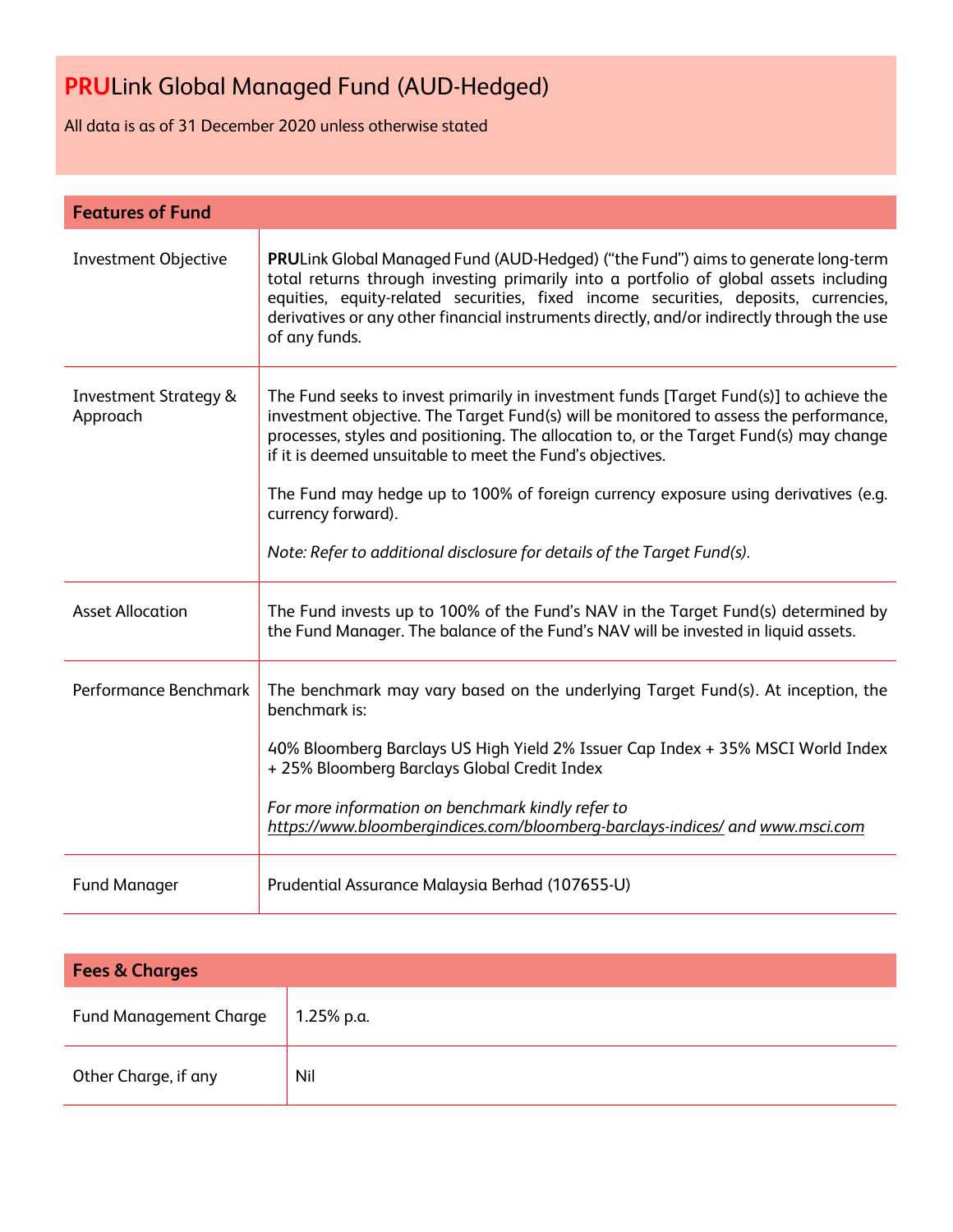All data is as of 31 December 2020 unless otherwise stated

# **Fund Performance**



# **Notice: The graphs are included for illustrative purposes only. Past performance of The Fund is not an indication of its future performance.**

| Year | <b>Actual Performance</b><br><b>PRULink Global Managed Fund AUD-Hedged</b> | <b>Benchmark</b><br>40% Bloomberg Barclays US High Yield 2%<br>Issuer Cap Index + 35% MSCI World Index +<br><b>25% Bloomberg Barclays Global Credit</b><br>Index |
|------|----------------------------------------------------------------------------|------------------------------------------------------------------------------------------------------------------------------------------------------------------|
| 2019 | $1.99\%$ <sup>*</sup>                                                      | $3.74\%$ <sup>*</sup>                                                                                                                                            |
| 2020 | 1.04%                                                                      | 8.50%                                                                                                                                                            |

\*Fund Performance is from fund launch date until year end of the same year (non-annualised return).

*Source: Lipper IM and Bloomberg, 31 December 2020*

Notice: Past performance is not an indication of its future performance. This is strictly the performance of the investment / underlying funds, and not the returns earned on the actual premiums paid of the investment-linked insurance product.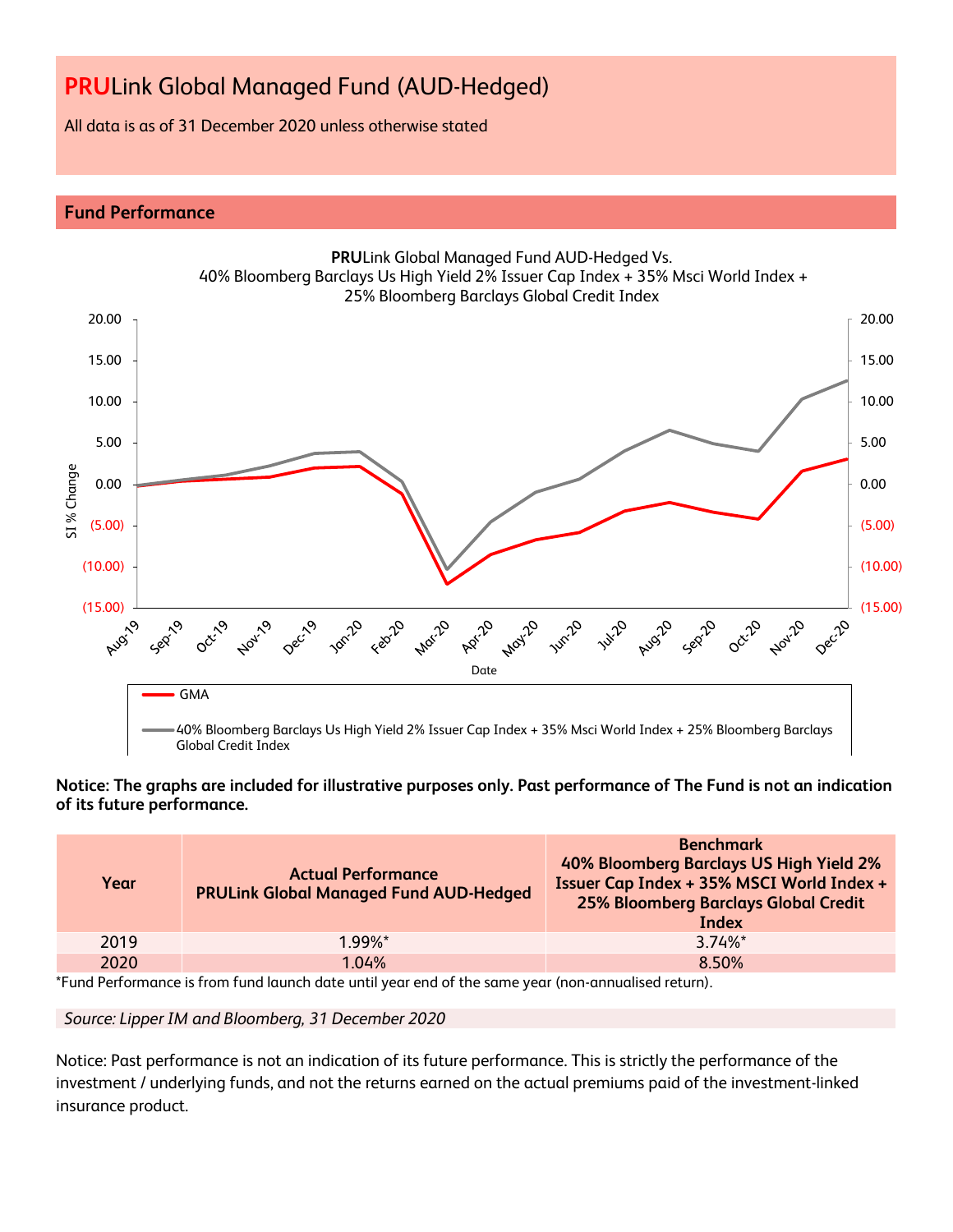All data is as of 31 December 2020 unless otherwise stated

Basis of calculation of past performance:

$$
= \left(\frac{\text{Net Asset Value at the end of Year n}}{\text{Net Asset Value at the end of Year n} - 1}\right)\%
$$

# **Additional Disclosure for PRULink Global Managed Fund (AUD-Hedged)**

At inception, the Fund will invest into a AUD denominated Target Fund called JPMorgan Investment Funds – Global Income Fund A (acc) – AUD (hedged) ("Target Fund") which is managed by JPMorgan Asset Management (Europe) S.à r.l.

The Target Fund aims to deliver optimum risk adjusted income, with some level of capital growth. The Target Fund's benchmark is not meant to be a measure of relative returns; instead the benchmark is used as a measure of risk and an indication of the types of asset classes that the Target Fund is expected to invest in.

The Target Fund will primarily invest in a portfolio of income generating securities such as debt securities, equity securities and Real Estate Investment Trusts ("REITs"). Issuers of these securities may be located in any country, including emerging markets.

The Target Fund may invest in China A-Shares via the China-Hong Kong Stock Connect Programmes.

The Target Fund may also invest in other assets including, but not limited to, convertible securities and forward currency exchange contracts. The Target Fund may invest in below investment grade and unrated debt securities as well as in financial derivative instruments to achieve its investment objective. Such instruments may also be used for the purposes of hedging.

The fund performance for the underlying JPMorgan Investment Funds – Global Income Fund A (acc) – AUD (hedged) as at 31 December 2020 is as follows:

| rear                        | 2020 | 2019  | 2018       | $2047$ | 2016       | 201E<br>ZV | 2014     |
|-----------------------------|------|-------|------------|--------|------------|------------|----------|
| <b>Net</b><br>: Performance | .00% | 2.84% | .92%<br>-4 | 3.18%  | 70<br>.84% | .52%       | $5.5%$ * |
| $-$                         |      | .     |            |        |            |            |          |

\*Fund Performance is from fund launch date until year end of the same year (non-annualised return).

*Note: The above return is for the Target Fund (Class A, AUD Hedged) which is denominated in AUD.*

*Source: J.P. Morgan Asset Management, Morningstar, as at 31 December 2020*

Management fees may be charged at the Fund and/or Target Fund(s) level. Please note that you will be charged a maximum of 1.25% p.a., being the combined annual fund management charge at the Fund and Target Fund(s) levels. In addition, the Fund may incur hedging cost when derivatives (e.g. currency forward) are used for hedging purpose.

Target Fund(s) with investment strategies to invest in Exchange Traded Funds ("ETF") or other Collective Investment Schemes may incur additional expenses at the Target Fund(s) level which is taken as part of the investment strategy considerations to deliver the fund performance.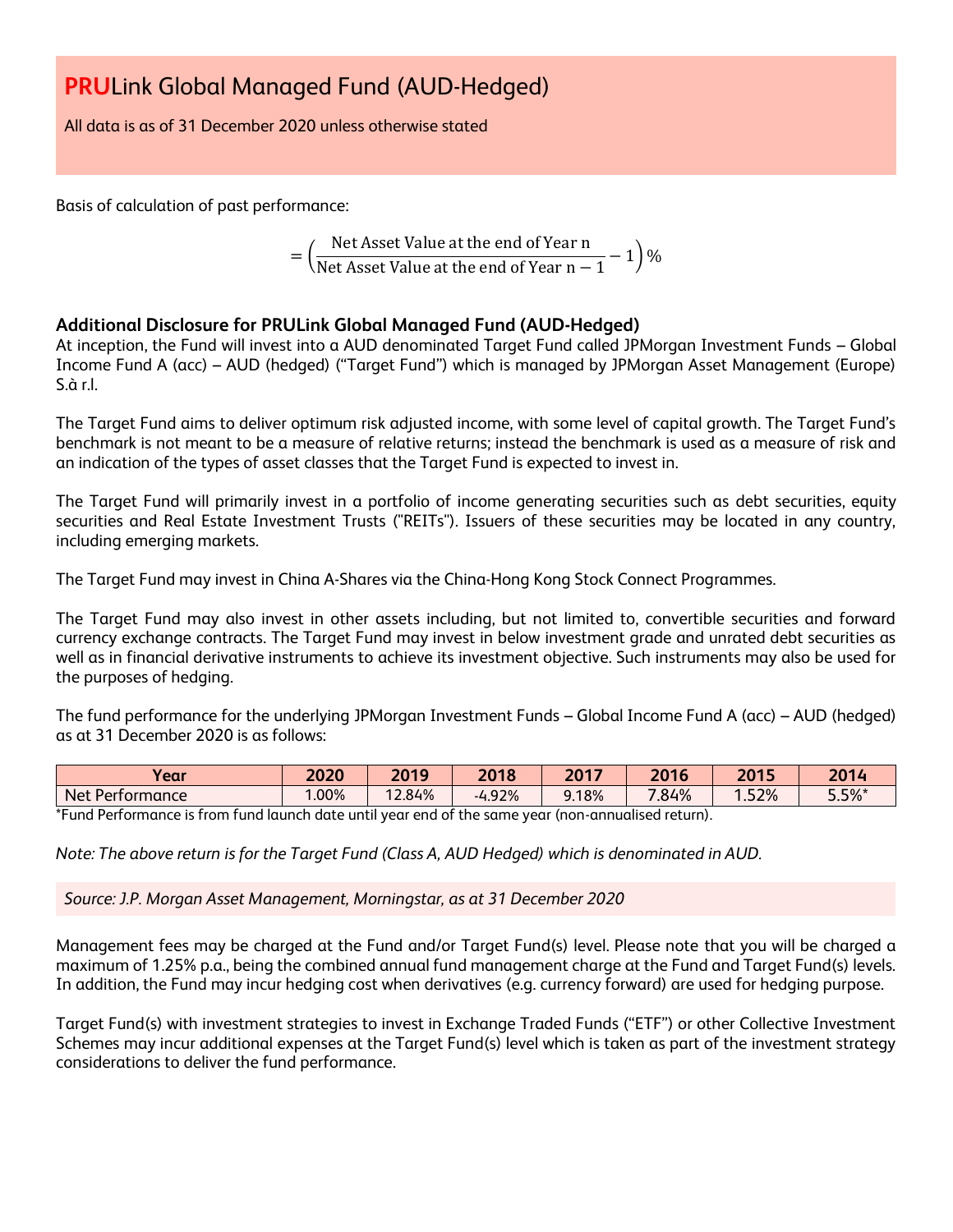All data is as of 31 December 2020 unless otherwise stated

# **Investment Risks for PRULink Global Managed Fund (AUD-Hedged)**

The Fund is subjected to investment risks including the possible loss of the principal amount invested. The value of the units may fall as well as rise. In addition, the Fund is subjected to specific risk including and not limiting to:

# **General Risks when Investing in the Fund**

# **Market Risk**

Market risk refers to potential losses that may arise from adverse changes in the market conditions. Market conditions are generally, affected by, amongst others, economic and political stability. If the market which the Fund invests in suffers a downturn or instability due to adverse economic or political conditions, this may adversely impact the market prices of the investments of the Fund.

# **Liquidity Risk**

Liquidity risk refers to two scenarios. The first scenario is where an investment cannot be sold due to unavailability of a buyer for that investment. The second scenario is where the investment is thinly traded. Should the investments in the Target Fund(s) be thinly traded, this may cause the Fund to dispose the investment at an unfavorable price in the market and may adversely affect investor's investment. This risk may be mitigated through stringent security selection process.

# **Inflation Risk**

This refers to the likelihood that an investor's investments do not keep pace with inflation, thus, resulting in the investor's decreasing purchasing power even though the investment in monetary terms may have increased.

# **Interest Rate Risk**

Interest rate risk is a general risk affecting conventional funds. This is so even though conventional funds only invest in investments that are in accordance with the mandate. The reason for this is because a high level of interest rates will inevitably affect corporate profits and this will have an impact on the value of both equity and debt securities. This risk is crucial in a bond fund since a bond portfolio management depends on forecasting interest rate movements. Prices of bonds move inversely to interest rate movements therefore as interest rates rise, the prices of bond decrease and vice versa. Furthermore, bonds with longer maturity and lower profit rates are more susceptible to interest rate movements.

# **Credit / Default Risk**

Bonds are subject to credit / default risk in the event that the issuer of the instrument is faced with financial difficulties, which may decrease their credit worthiness. This in turn may lead to a default in the payment of principal and interest.

# **Risk of Non-Compliance**

This risk arises from non-compliance with laws, rules and regulations, prescribed practices and the management company's internal policies and procedures, for example, due to oversight by the management company. Such noncompliance may force the management company to sell down securities of the Fund at a loss to rectify the noncompliance and in turn may adversely affect the value of investors' investment in the Fund. To mitigate this risk, the Fund Manager has put in place internal controls to ensure its continuous compliance with laws, rules and regulations, prescribed practices and the Fund Manager's internal policies and procedures.

# **Concentration Risk**

This is the risk of a fund focusing a greater portion of its assets in a smaller selection of investments. The fall in price of a particular equity and / or fixed income investment will have a greater impact on the funds and thus greater losses.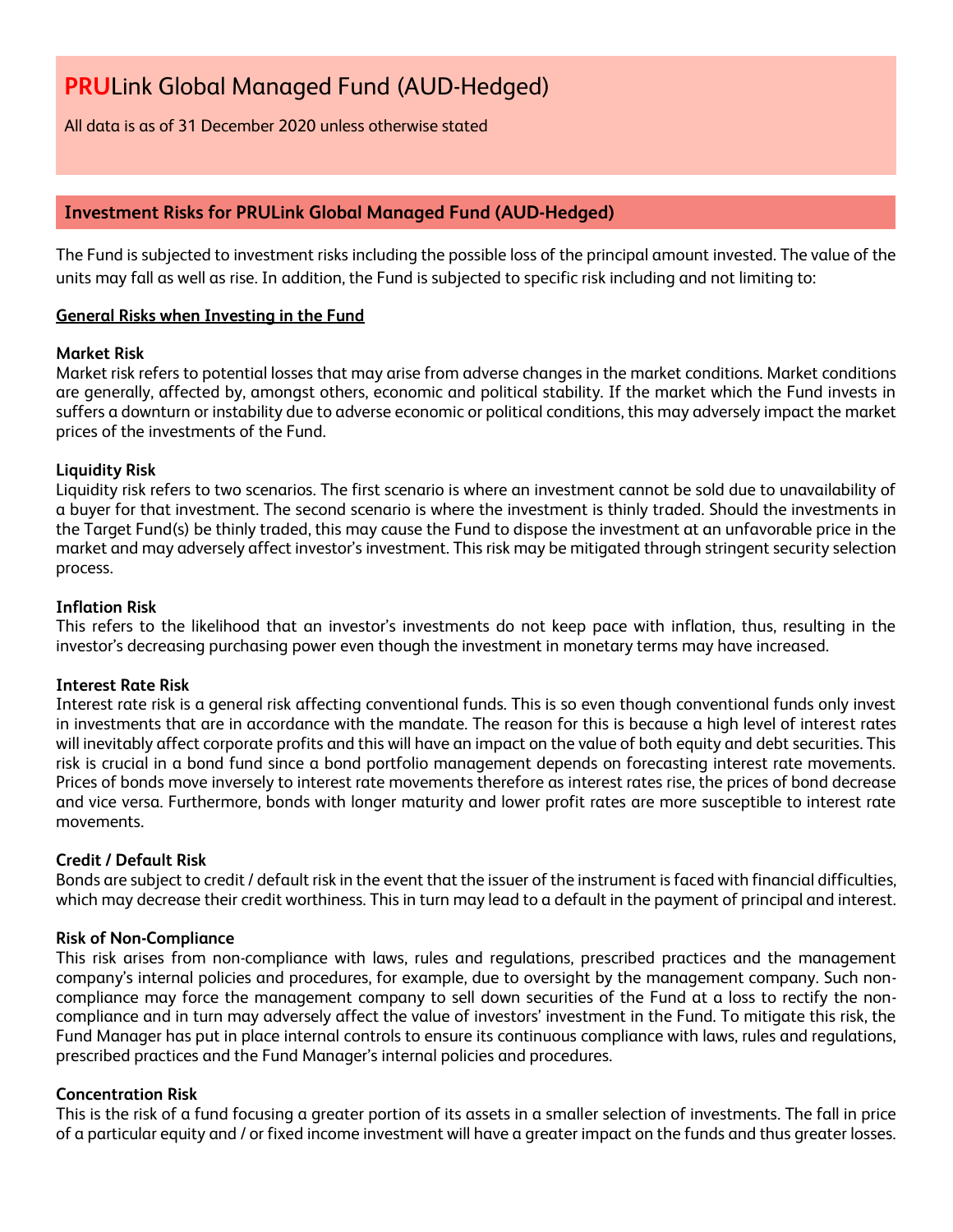All data is as of 31 December 2020 unless otherwise stated

This risk may be minimized by the manager conducting even more rigorous fundamental analysis before investing in each security.

### **Management Company Risk**

The performance of the Fund depends on the experience, expertise and knowledge of the management company. Should there be lack of any of the above qualities by the management company, it may adversely affect the performance of the Fund.

#### **Currency Risk**

The Fund is denominated in AUD, while the Target Fund(s) may be denominated in other currencies. The performance of the Fund may be affected by movements in the exchange rate between the AUD and the Target Fund(s)'s denominated currency. Where applicable, a currency hedging instrument or a currency hedged class of the Target Fund(s) may be used to minimise currency risk.

#### **Derivatives Risk**

Derivatives (e.g. currency forward) may potentially be used to hedge against any risk that may be derived from investing in the Target Fund(s), such as, but not limited to, currency risk. The Fund may hedge up to 100% of foreign currency exposure using derivatives (e.g. currency forward).

#### **Portfolio Risk**

The Fund is intended for investors who can accept the risks associated with investing primarily in the securities of the type held in the Fund. Investments in equities will be subject to the risks associated with equity and equity-related securities, including fluctuations in market prices, adverse issuer or market information and the fact that equity and equity-related interests are subordinate in the right of payment to other corporate securities, including debt securities. Likewise, investments in fixed income securities will be subjected to the risks associated with debt securities including credit and interest rate risk, and the additional risks associated with high-yield debt securities, loan participations and derivative securities. In addition, investors should be aware of the risks associated with the active management techniques that are expected to be employed by the Fund.

# **Specific Risks when Investing in the Target Fund(s) or its Sub-Fund(s) (collectively to be known as "Target Fund(s)")**

# **Security Risk**

Adverse price movements of a particular security invested by the Target Fund(s) may adversely affect the Target Fund(s)'s net asset value. The Target Fund Manager(s) strives to mitigate the impact of a particular security risk through portfolio diversification, which will help spread the element of risk.

# **Fund Management of Target Fund(s) Risk**

While the Fund Manager will exercise due skill and care in selecting the Target Fund(s), it does not have control over the management of the Target Fund(s) and there is no guarantee that the investment objectives will be met. This may result in policyholders suffering losses in their investments in the Target Fund(s).

The Target Fund(s) may change its objectives and become inconsistent with the objective of the Fund. In such instances, the Fund Manager will replace the Target Fund(s) with another collective investment scheme which the Fund Manager considers to be more appropriate in meeting the objective of the Fund.

# **Errors in Calculation of the Net Asset Value of the Target Fund(s)'s Risk**

There is a possibility there are errors in calculation of the net asset value of the Target Fund(s). In the event such errors occur, the net asset value of the Target Fund(s) will be affected hence, the Target Fund(s) will comply with the rules set forth in the relevant regulatory provisions applicable to the Target Fund(s). Compensation, if any, paid by the Target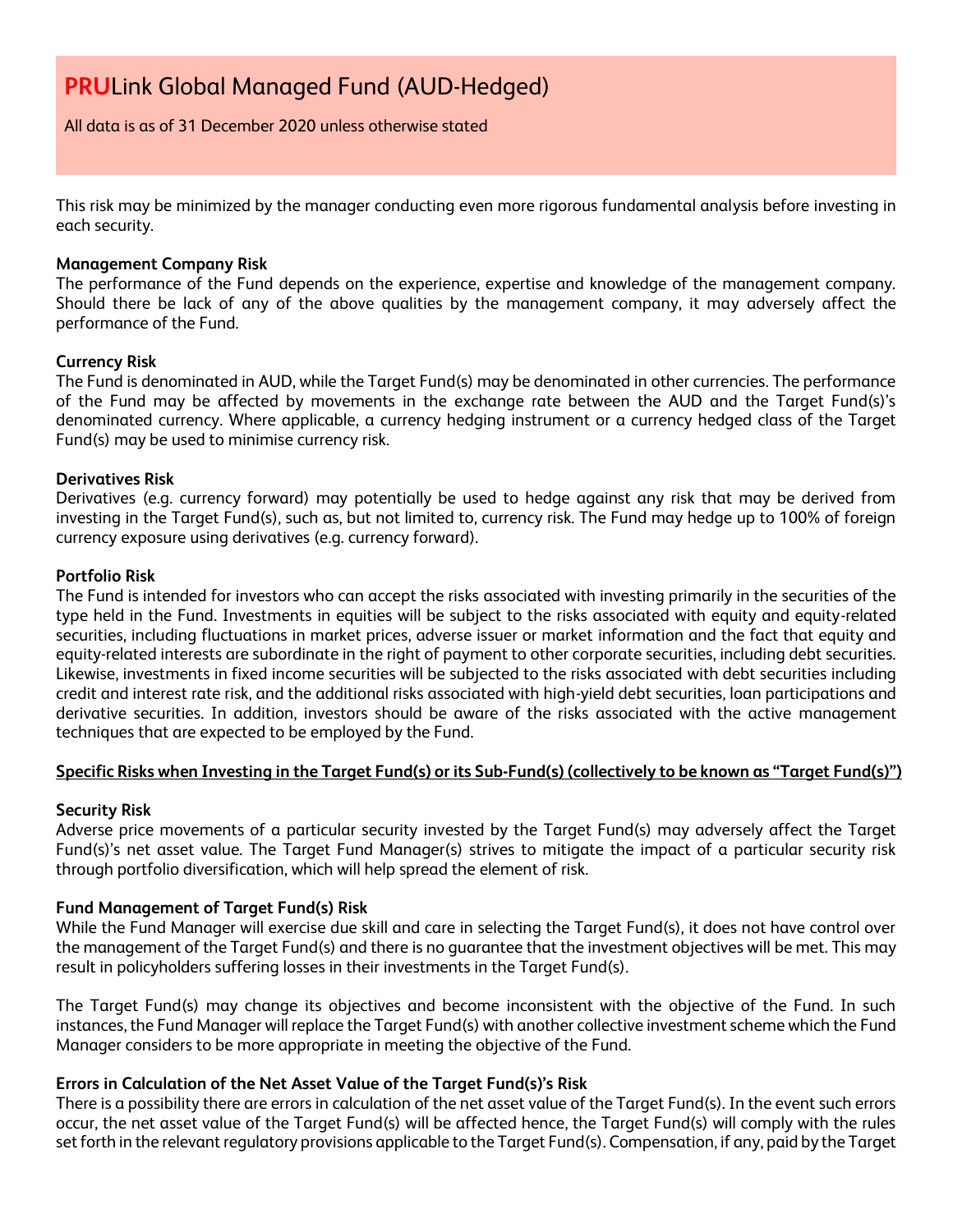All data is as of 31 December 2020 unless otherwise stated

Fund(s) (subject to the laws of the jurisdiction in which such Target Fund(s) is domiciled), will be credited to the Fund as and when compensation is received.

In view of the foregoing, policyholders must be aware that there are circumstances where neither the Target Fund(s) nor the Fund Manager will be bound to compensate final beneficial owners.

# **Liquidity Risk**

Liquidity risk here refers to two scenarios. The first scenario is where the allocated liquidity of the Target Fund(s) is insufficient to meet redemption needs. The second scenario is where the Target Fund(s) is thinly traded. Should the investments in the Target Fund(s) be thinly traded, this may cause the Target Fund(s) to dispose the investment at an unfavorable price in the market and may adversely affect investors' investment. This risk may be mitigated through stringent security selection process.

# **Countries or Foreign Securities Risk**

This risk is associated with investments in securities listed or domiciled in countries other than the country of domicile. Any changes in the economic fundamentals, social and political stability, uncertainty or changes in countries' official currencies, currency movements and foreign investments policies in these countries may increase the volatility in asset values, liquidity and default risk which may have an impact on the prices of the securities that the Target Fund(s) invests in and consequently may affect the net asset value of the Target Fund(s).

Investments in certain markets may be restricted or controlled. In some countries, direct investments in securities may be prohibited and restricted due to regulatory requirements. These limitations may increase transaction costs and adversely affect a security's liquidity and the price in connection with the security.

The Target Fund Manager(s) will monitor and observe the developments in these countries where assets of the Target Fund(s) are allocated. In addition, the Target Fund Manager(s) will also employ a systematic investment process, which includes regular review, to manage and mitigate this risk.

# **Currency Risk**

The Target Fund(s)'s underlying investments may be denominated in their local currency, which may differ from the Target Fund(s)'s currency of denomination. The performance of the Target Fund(s) may be affected by movements in the exchange rate between the local currency of its underlying investments and the Target Fund(s)'s denominated currency.

# **Charges to Capital Risk**

The Target Fund(s)'s charges and expenses are taken from the capital, in whole or in part, resulting in possible constraint of capital growth.

# **Restrictions on Foreign Investment**

Some countries prohibit or impose substantial restrictions on investments by foreign entities. There may also be instances where a purchase order subsequently fails because the permissible allocation to foreign investors has been filled, depriving the Target Fund(s) of the ability to make its desired investment at the time.

# **Derivatives Risk**

The Target Fund Manager(s) may invest in derivatives which will be subject to risks. While the judicious use of derivatives by professional investment managers can be beneficial, derivatives involve risks different from, and, in some cases, greater than, the risks presented by more traditional securities investments. Some of the risks associated with derivatives are market risk, management risk, credit risk, liquidity risk and leverage risk. Investments in derivatives may require the deposit or initial margin and additional margin on short notice if the market moves against the investment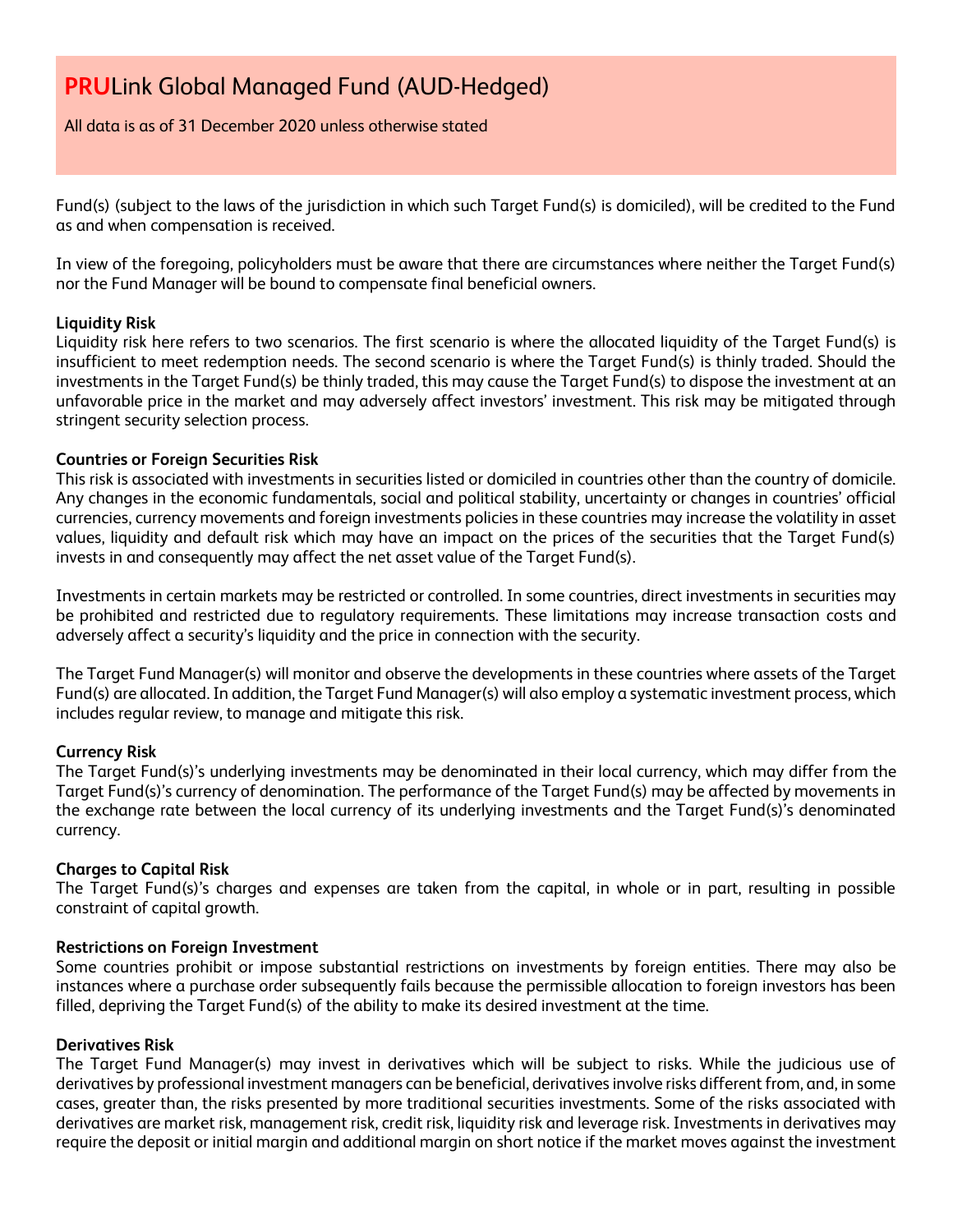All data is as of 31 December 2020 unless otherwise stated

positions. If no provision is made for the required margin within the prescribed time, the investment may be liquidated at a loss. Therefore, it is essential that such investments in derivatives are monitored closely.

The Target Fund Manager(s) has the necessary controls for investments in derivatives and have in place systems to monitor the derivative positions for the Target Fund(s). The Target Fund Manager(s) does not intend to use derivatives transactions for speculation or leverage but may use them for efficient portfolio management and/or risk management. Currency risk is simply one of the market risks which the fund will be exposed to and can be hedged using derivatives such as FX forwards/futures. Often the underlying currency risk may be taken on as a result of buying an underlying equity or bond. If the Target Fund Manager(s) does not want to also take the currency risk associated with these underlying assets, the Target Fund(s) may use Forward Foreign Exchange contracts to hedge any currency risk derived from holdings of non-base currency positions. Essentially this use of currency forwards is to hedge currency risk in the Target Fund(s).

# **Risks Associated with Investments via Stock Connect**

The relevant rules and regulations on Stock Connect are subject to change which may have potential retrospective effect. The Stock Connect is subject to quota limitations. Where a suspension in the trading through the programme is effected, the Target Fund's ability to invest in China A Shares or access the PRC market through the programme will be adversely affected. In such event, the Target Fund's ability to achieve its investment objective could be negatively affected.

*The above should not be considered to be an exhausted list of the risks which potential policyholders should consider before investing in the Fund. Potential policyholders should be aware that an investment in the Fund may be exposed to other risks of exceptional nature from time to time.*

#### **Risk Management**

#### **Forecasting Risk**

Potential risks are taken into consideration in the process of sector allocation and stock selection based on analysis on various key factors such as economic conditions, liquidity, qualitative and quantitative aspects of the securities.

# **System Control**

Risk parameters are set internally for each fund, depending on client's risk profile. These risk parameters include limits of issuer bet, group issuer, sector rating and issue size of the securities held in the portfolio.

A front-end office system is in place to monitor portfolio risks, serving as an auto filter for any limitations or breaches.